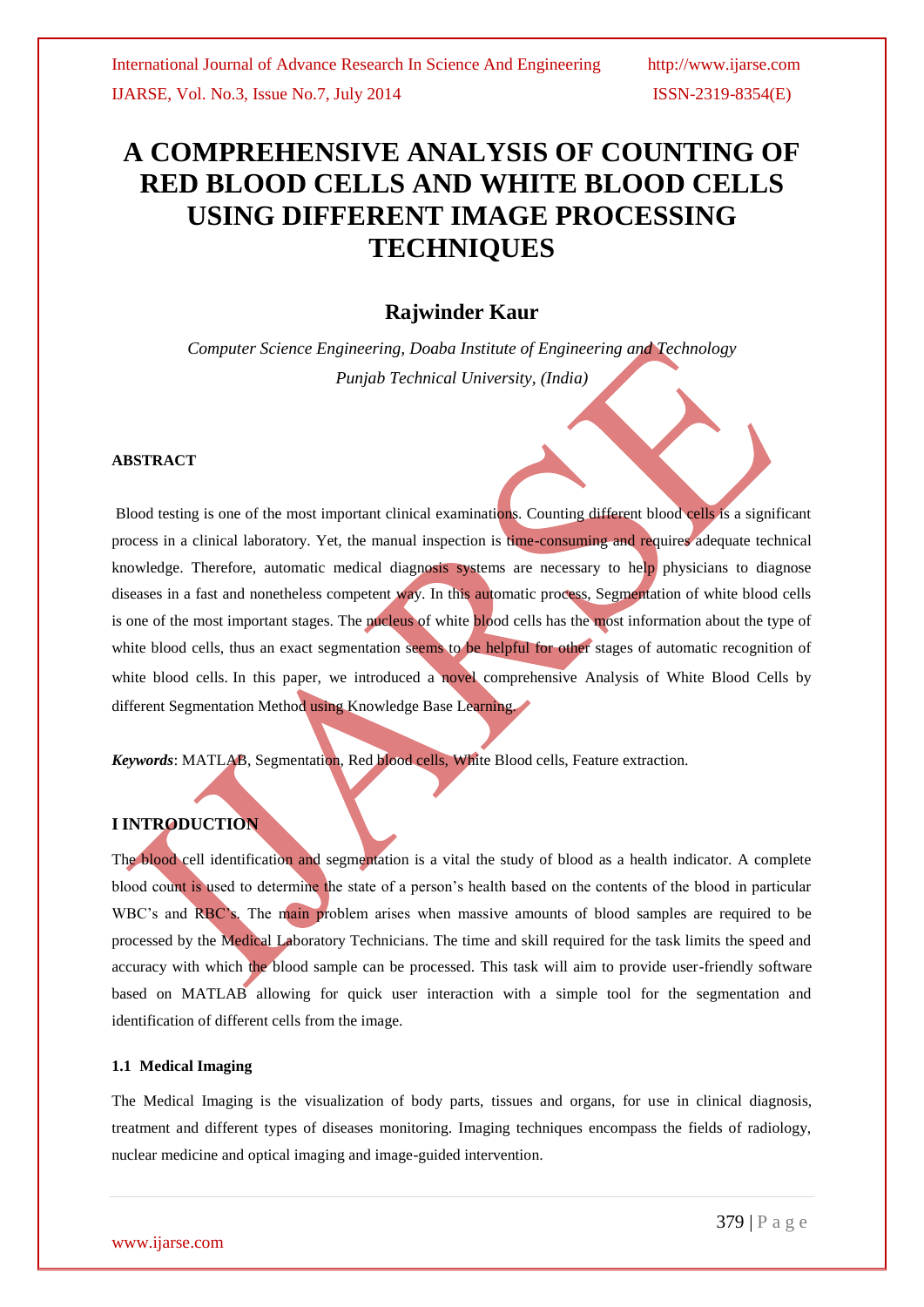International Journal of Advance Research In Science And Engineering http://www.ijarse.com IJARSE, Vol. No.3, Issue No.7, July 2014 ISSN-2319-8354(E)

## **1.1.1 Red Blood Cells**

Red blood cells carry oxygen from a person's lungs to the rest of their body. A depletion of red blood cells may lead to anemia. If it remains untreated it results in dizziness, fatigue, or even more serious diseases. The RBC count determines the total number of red cells in a sample of blood. The red cells, the most numerous of the cellular elements used to carry oxygen to all body parts.

#### **1.1.2 White Blood Cells**

White blood cells contain the immune cells that attack and remove viruses and bacteria in a person's body. Low WBC counts may indicate that a person is in danger of infection. High WBC counts might indicate an existing infection, tissue damage, or leukemia.

### **II METHODLOGY**

#### **2.1 Watershed Transform**

The watershed transform can be classified as a region-based segmentation approach. The intuitive idea underlying this method comes from geography: it is that of a landscape or topographic relief which is flooded by water, watersheds being the divide lines of the domains of attraction of rain falling over the region.See Fig.1 & Fig.2



## **Block Diagram of Watershed Transform**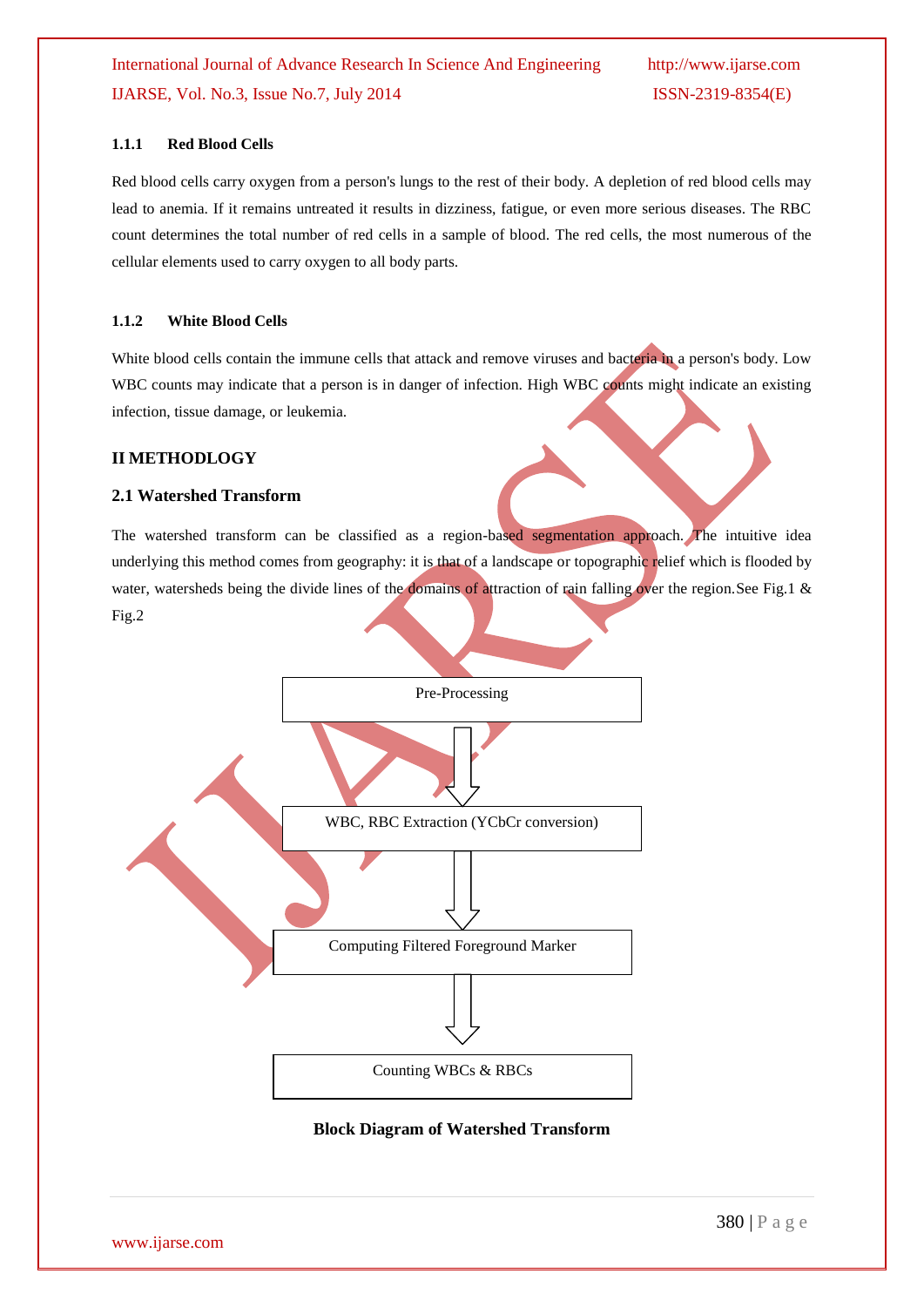

**Fig. 1 Original Image Fig. 2 Output Image** 



# **2.2 Morphological Image Processing**

Morphology is a wide set of image processing operations that process images based on shapes. Morphological operations apply a structuring element to an input image, creating an output image of the same size. In a morphological operation, the value of pixels in the output image is based on a comparison of the corresponding pixels in the input image with its neighbours. The number of pixels added or removed from the objects in an image depends on the size and shape of the structuring element used to process the image.



# **Block Diagram of Morphological Image Processing**

www.ijarse.com